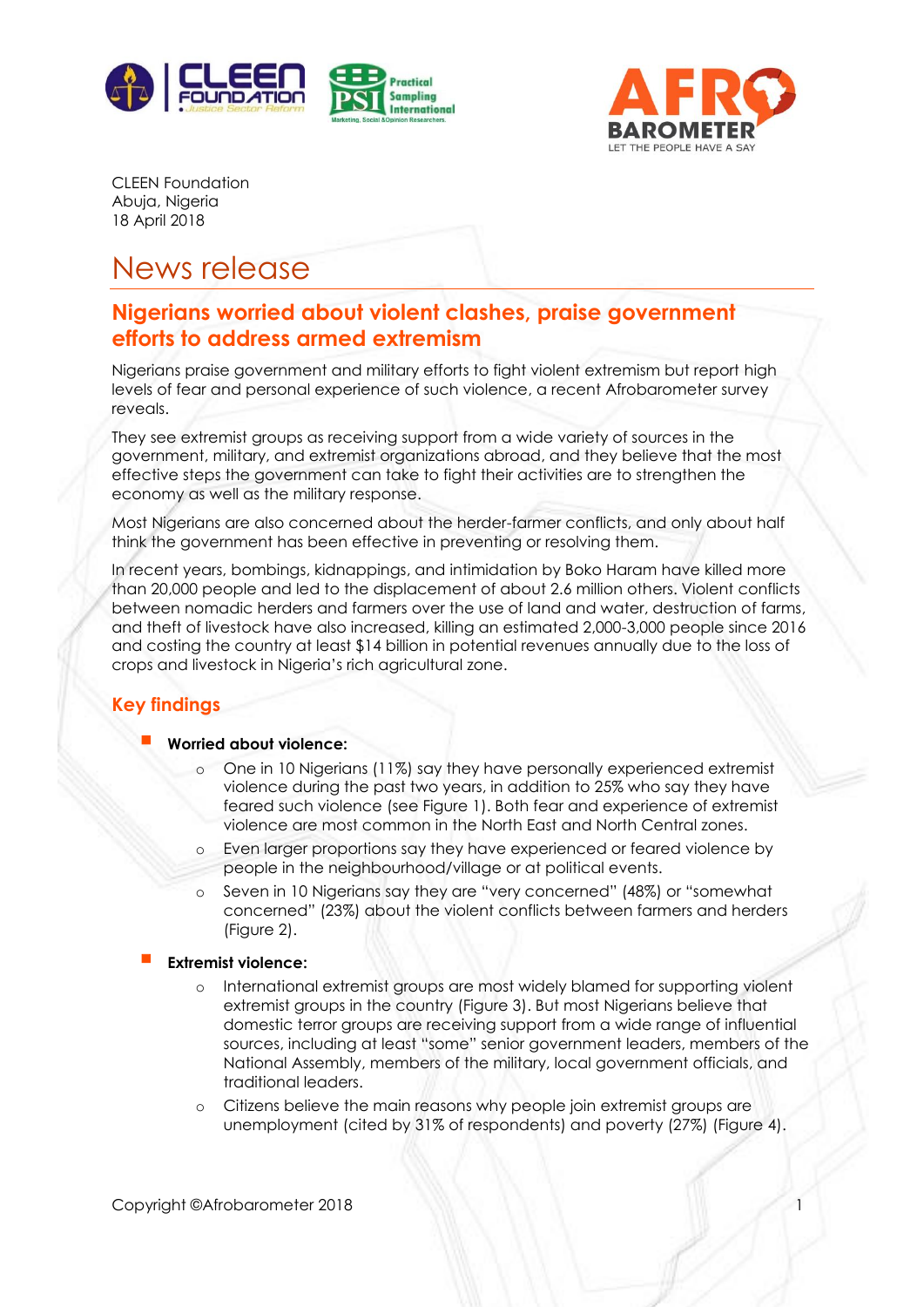

- o Three-fourths of Nigerians say the government has been "somewhat effective" (39%) or "very effective" (35%) in addressing the problem of armed extremists in the country (Figure 5).
- o Large majorities "agree" or "strongly agree" that the army keeps the country safe from insurgents (83%), gets necessary training to defend and protect the country (82%), and operates in a professional manner (77%).
- Nigerians say the best ways for the government to effectively address the problem of armed extremists are to improve the economy/create jobs and to strengthen the military response.

#### ▪ **Herder-farmer violence:**

About half (53%) of Nigerians say the government is performing "fairly well" or "very well" in preventing or resolving violent community conflict, while almost as many (46%) rate the government's efforts as "fairly bad" or "very bad" (Figure 6).

### **Afrobarometer**

Afrobarometer is a pan-African, non-partisan research network that conducts public attitude surveys on democracy, governance, and related issues across more than 30 countries in Africa. Six rounds of surveys were conducted between 1999 and 2015, and Round 7 surveys (2016/2018) are underway. Afrobarometer conducts face-to-face interviews in the language of the respondent's choice with nationally representative samples.

The Afrobarometer national partners in Nigeria, CLEEN Foundation and Practical Sampling International, interviewed a nationally representative, random, stratified probability sample of 1,600 adult Nigerians between 26 April and 10 May 2017. A sample of this size yields country-level results with a margin of error of +/-2% at a 95% confidence level. Previous surveys have been conducted in Nigeria in 1999, 2002, 2005, 2007, 2008, 2012, and 2014.

### **Charts**

**Figure 1: Fear and experience of violence** | Nigeria | 2017



*Respondents were asked: Please tell me whether, in the past two years, you have ever personally feared any of the following types of violence? [If yes:] Have you actually personally experienced this type of violence in the past two years?* 

- *- Violence among people in your neighbourhood or village*
- *- Violence at a political rally or campaign event*
- *- Violence occurring during a public protest or march*
- *- An armed attack by political or religious extremists*

Copyright ©Afrobarometer 2018 2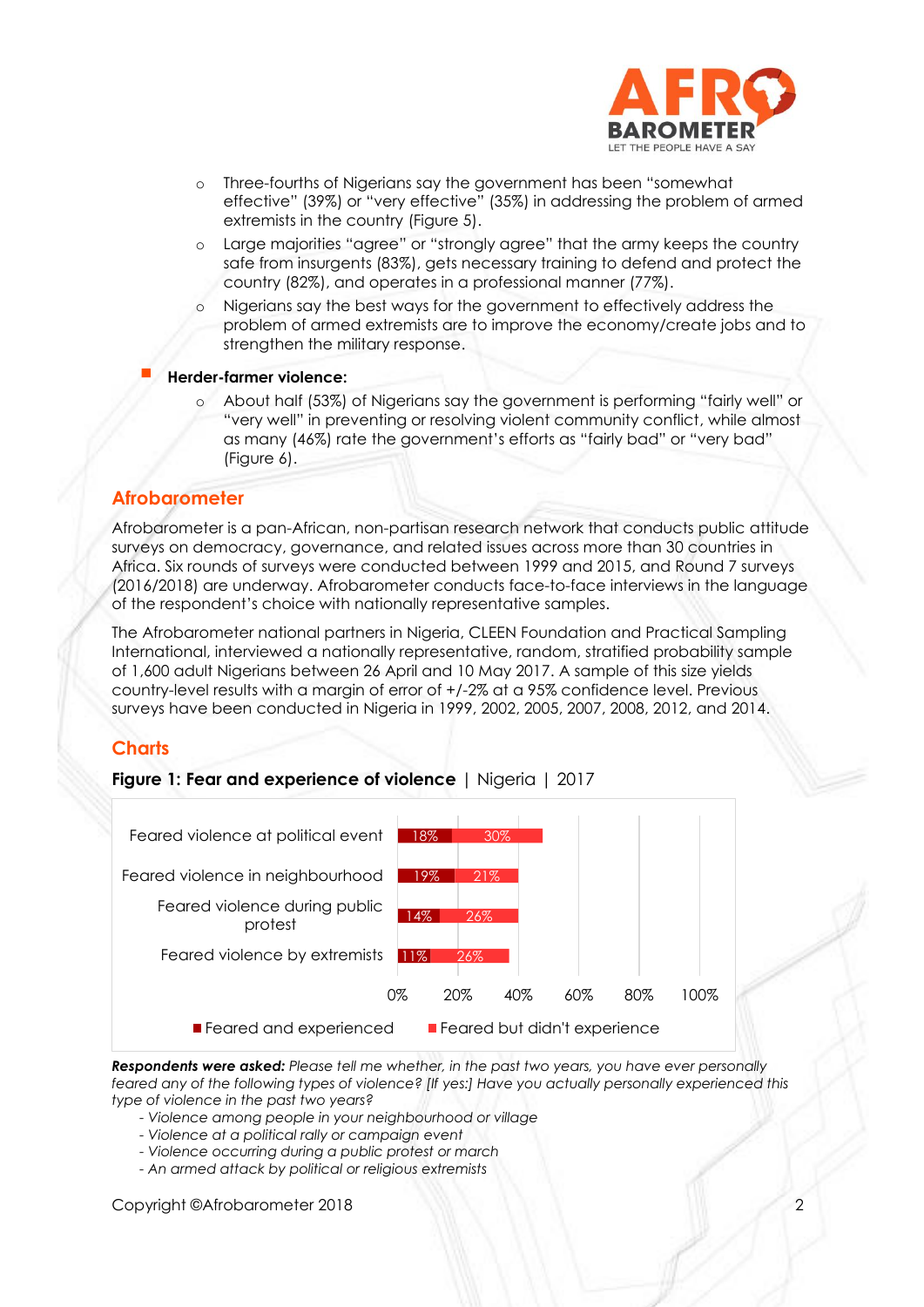



## **Figure 2: Public concern about conflicts between farmers and herders** | Nigeria | 2017

*Respondents were asked: How concerned are you about the conflicts between farmers and herdsmen?*





*Respondents were asked: How many of the following people do you think are involved in supporting*  and assisting the extremist groups that have launched attacks and kidnappings in Nigeria, or haven't *you heard enough about them to say?*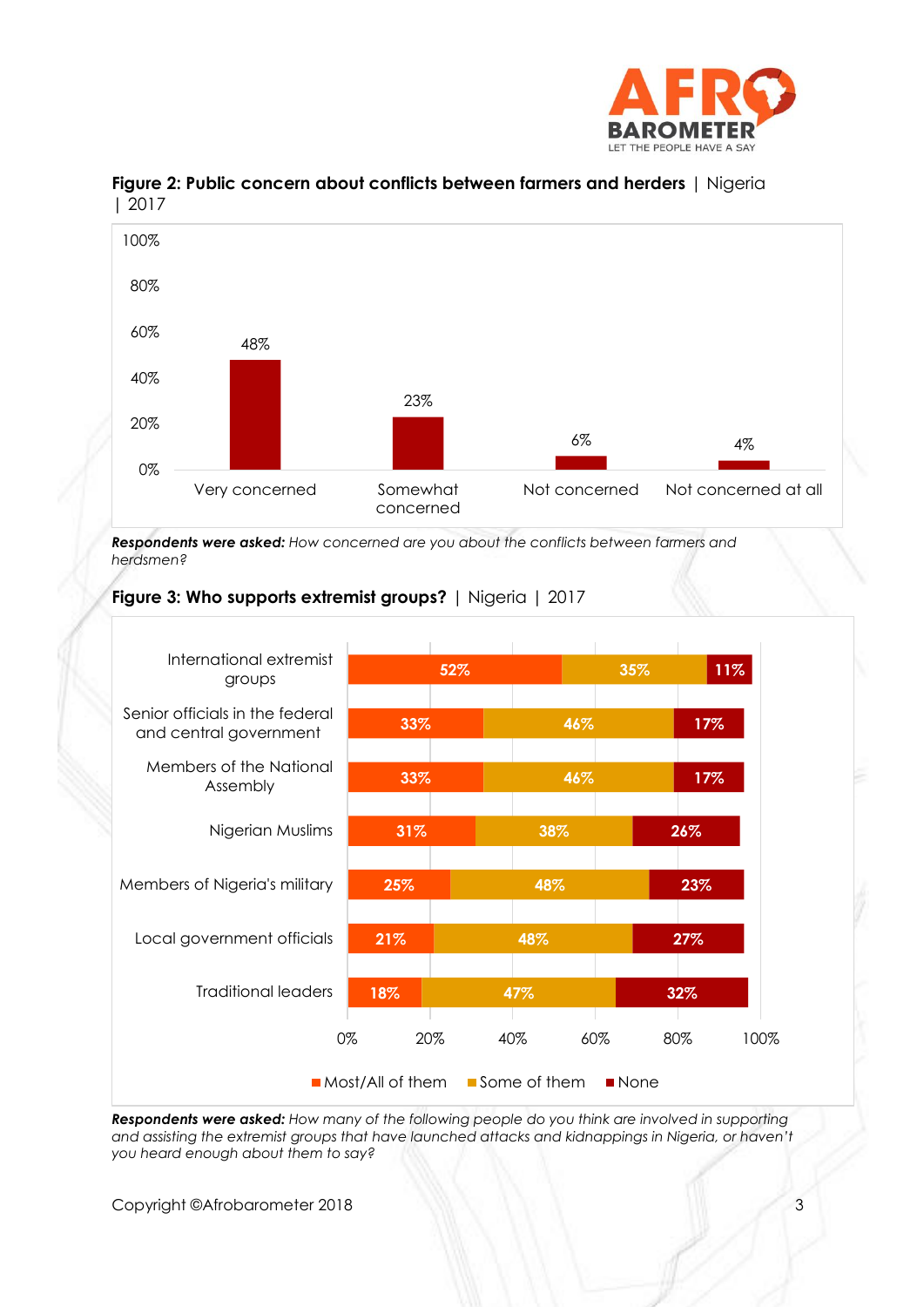



### **Figure 4: Reasons why Nigerians join extremist groups** | Nigeria | 2017

*Respondents were asked: In your opinion, what is the main reason why some Nigerians join extremist groups?*



## **Figure 5: Government efforts in fighting armed extremist groups** | Nigeria | 2017

*Respondents were asked: How effective do you think the Nigerian government has been in its efforts to address the problem of armed extremists in this country?*